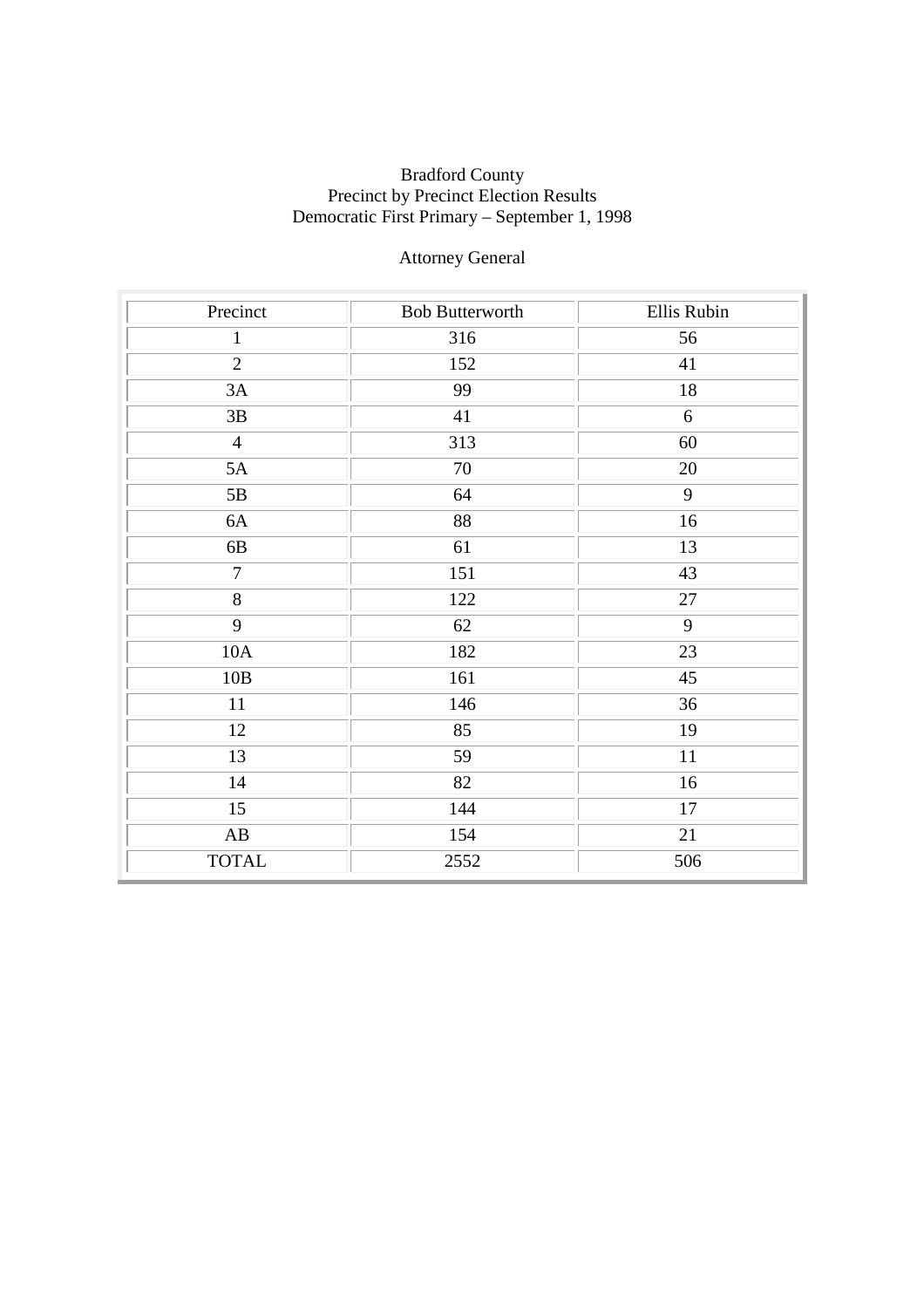# Commissioner of Education

| Precinct        | J. Keith Arnold | Ron Howard | Peter Rudy<br>Wallace |
|-----------------|-----------------|------------|-----------------------|
| $\mathbf{1}$    | 86              | 171        | 44                    |
| $\overline{2}$  | 58              | 86         | 37                    |
| 3A              | 35              | 52         | 13                    |
| 3B              | 8               | 31         | 8                     |
| $\overline{4}$  | 120             | 166        | 46                    |
| 5A              | 25              | 45         | 16                    |
| 5B              | 15              | 38         | 8                     |
| 6A              | 26              | 52         | 16                    |
| 6B              | 23              | 26         | 14                    |
| $\overline{7}$  | 62              | 92         | 29                    |
| 8               | 43              | 80         | 16                    |
| 9               | 21              | 37         | 5                     |
| 10A             | 41              | 103        | 29                    |
| 10B             | 64              | 100        | 27                    |
| 11              | 43              | 94         | 23                    |
| 12              | 21              | 59         | 19                    |
| 13              | 17              | 40         | $\overline{7}$        |
| 14              | 32              | 41         | 16                    |
| $\overline{15}$ | 39              | 79         | 26                    |
| AB              | 51              | 87         | 12                    |
| <b>TOTAL</b>    | 830             | 1479       | 411                   |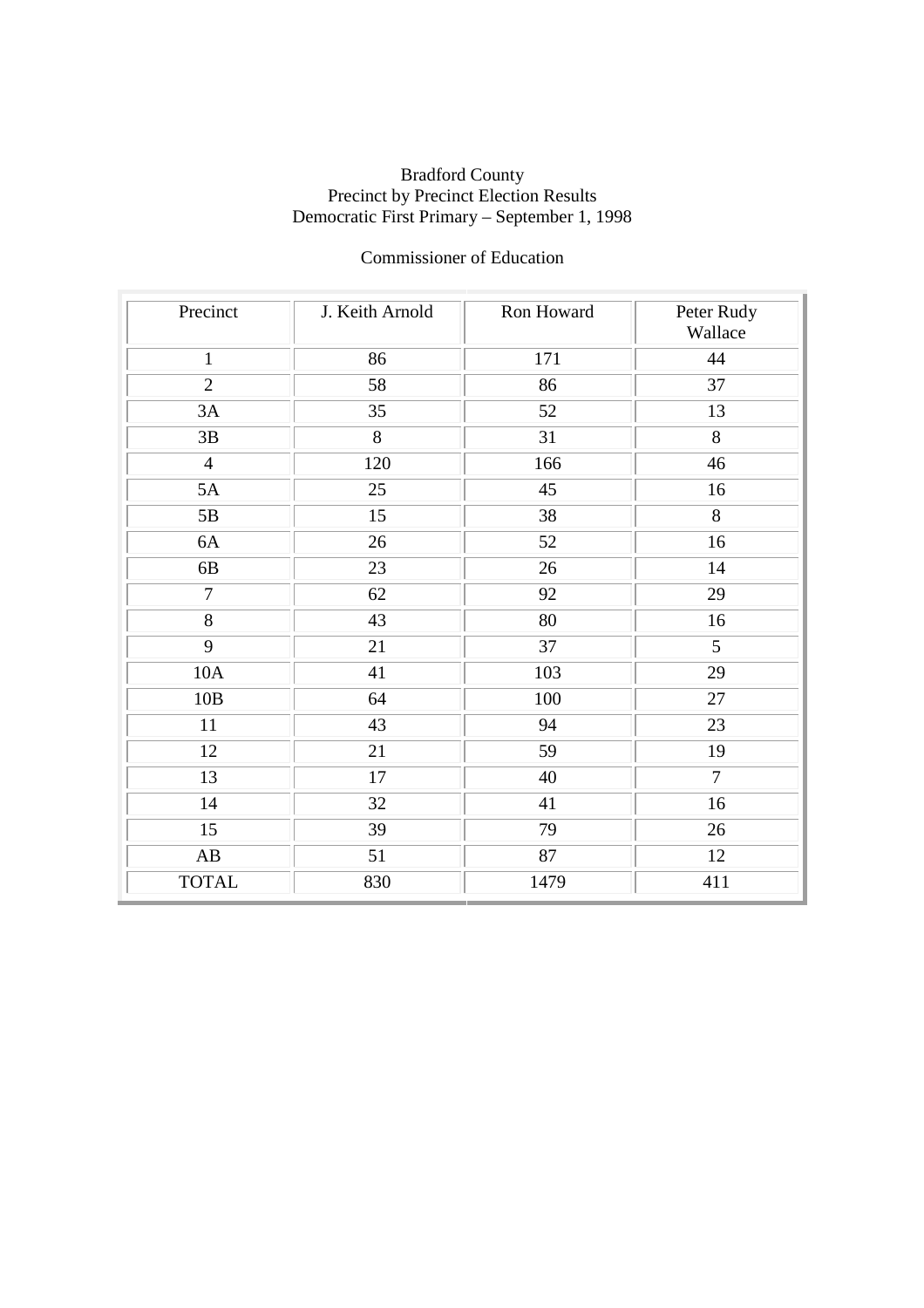## State Senator – District 4

| Precinct       | Richard Mitchell | <b>Charles Williams</b> |
|----------------|------------------|-------------------------|
|                | 200              | 166                     |
| $\overline{2}$ | 95               | 97                      |
| 3A             | 66               | 48                      |
| 3B             | 35               | 13                      |
| $\overline{4}$ | 187              | 179                     |
| 5A             | 48               | 42                      |
| 5B             | 39               | 33                      |
| 6A             | 78               | 28                      |
| 6B             | 30               | 43                      |
| 7              | 104              | 91                      |
| AB             | 47               | 46                      |
| <b>TOTAL</b>   | 929              | 786                     |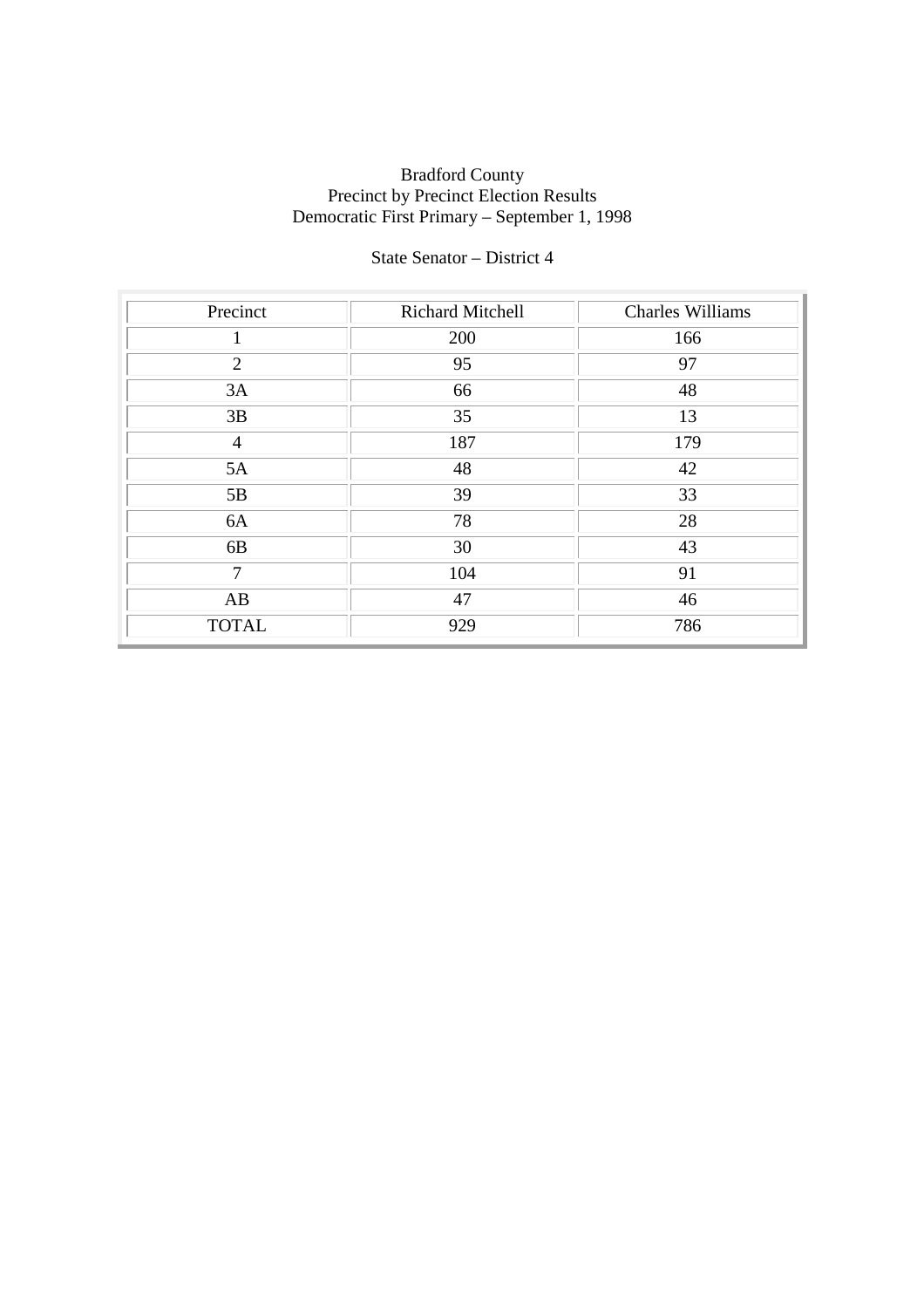| Precinct     | Arthur<br>Gaskins | James Jones | Alica<br>McMillian | Milton<br>Sumpter, Jr. | Doyle<br>Thomas |
|--------------|-------------------|-------------|--------------------|------------------------|-----------------|
|              | 165               | 2           | 21                 | 10                     | 200             |
| 3A           | 26                |             | 12                 |                        | 87              |
| 4            | 87                | 18          | 125                | 12                     | 158             |
| 5B           | 23                | 3           | 15                 | 6                      | 29              |
| 6A           | 34                |             | 16                 |                        | 64              |
| AB           | 24                | 3           | 10                 | 4                      | 28              |
| <b>TOTAL</b> | 359               | 28          | 199                | 34                     | 566             |

# County Commissioner – District 2

# County Commissioner – District 4

| Precinct     | <b>Eddie Douglas</b> | Joe Riddick |
|--------------|----------------------|-------------|
| 10A          | 110                  | 112         |
| 10B          |                      | 114         |
|              | 103                  | 94          |
| AB           |                      |             |
| <b>TOTAL</b> | 322                  | 332         |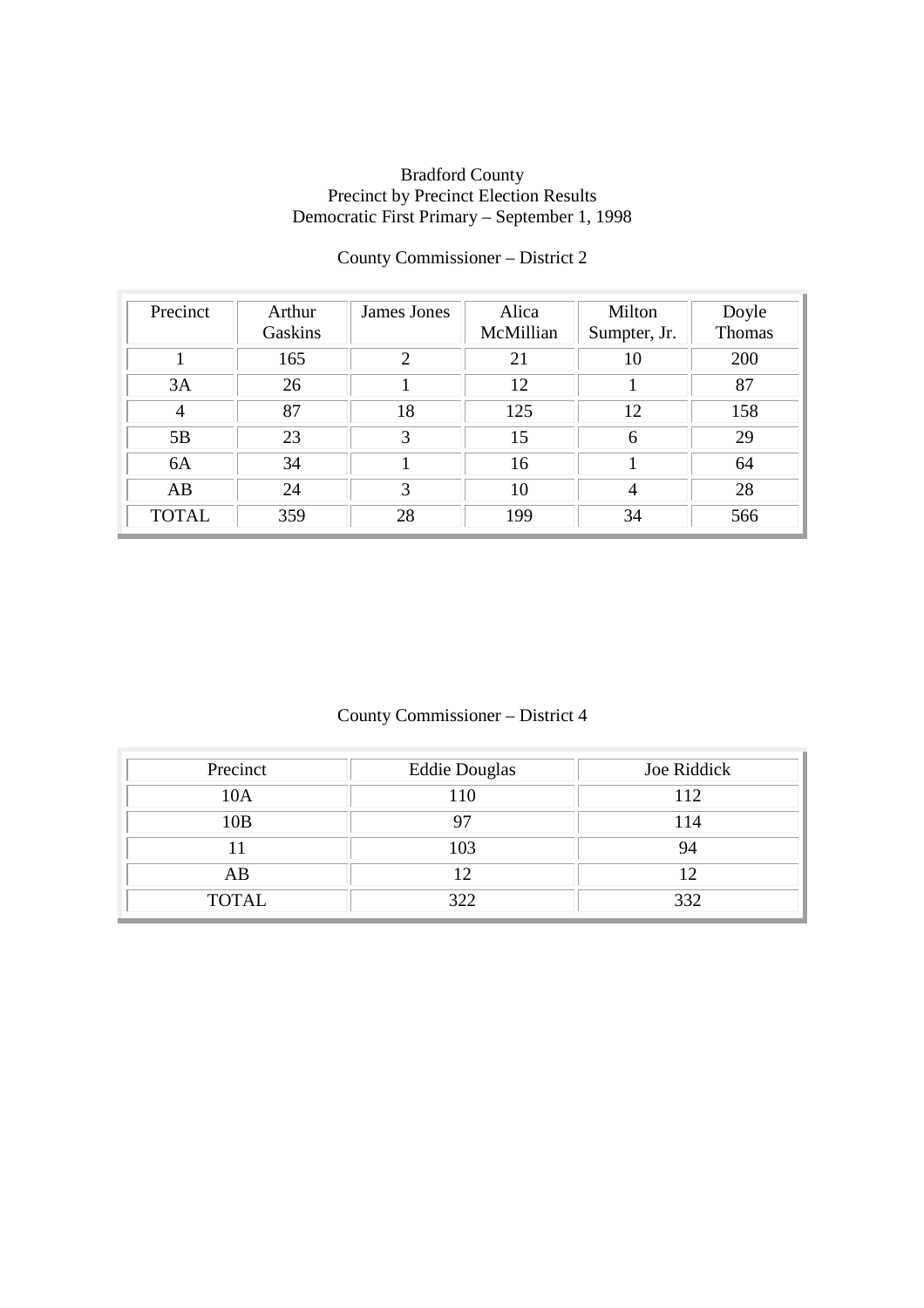#### School Board Member – District 1

| Precinct     | Jesse Moore, Jr. | Carolyn Brown Spooner |
|--------------|------------------|-----------------------|
|              | 175              |                       |
| 3B           | 36               |                       |
|              |                  | 135                   |
| AB           |                  |                       |
| <b>TOTAL</b> |                  | 97                    |

#### School Board Member – District 2

| Precinct     | Gene Tanner | Pam Whittle |
|--------------|-------------|-------------|
|              | 194         | 176         |
| 3A           | 43          | 80          |
|              | 121         | 255         |
| 5B           | 31          | 38          |
| 6A           | 37          | 74          |
| AB           | 35          | 31          |
| <b>TOTAL</b> | 461         | 654         |

### School Board Member – District 5

| Precinct       | Jerome Kelley   | Richard Wolf |
|----------------|-----------------|--------------|
| 6 <sub>B</sub> | 45              | 28           |
| 12             | 56              | 54           |
| 13             | 48              | 24           |
| 14             | 69              | 32           |
| 15             | 176             |              |
| AB             | 33              | 13           |
| <b>TOTAL</b>   | 42 <sup>7</sup> | 156          |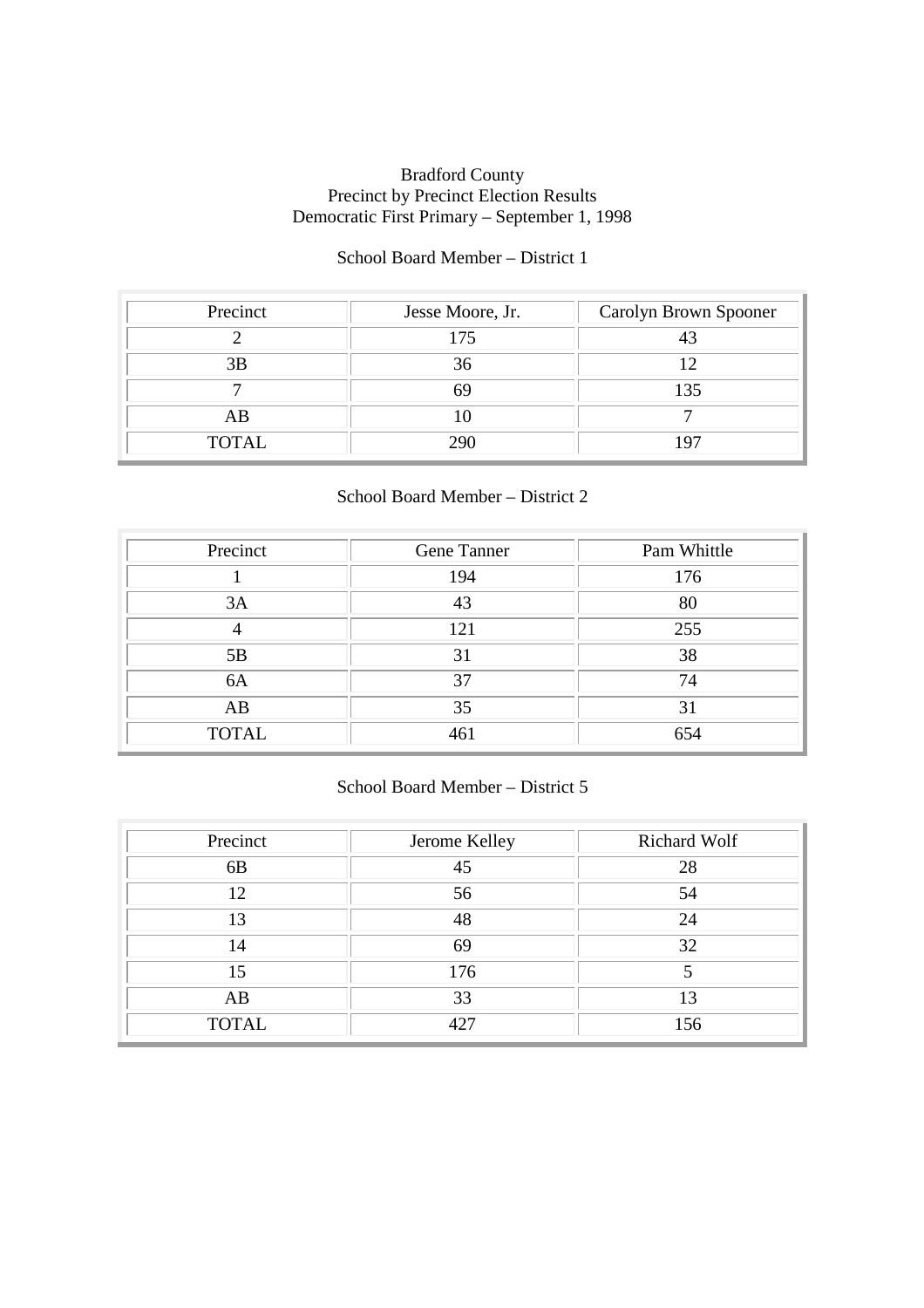# United States Senator

| Precinct               | Charlie Crist   | Andy Martin    |
|------------------------|-----------------|----------------|
| $\mathbf{1}$           | $17\,$          | $15\,$         |
| $\overline{2}$         | $6\,$           | $\,1$          |
| 3A                     | 10              | $\overline{8}$ |
| 3B                     | $\overline{2}$  | $\overline{2}$ |
| $\overline{4}$         | $\overline{23}$ | 12             |
| 5A                     | $6\,$           | $\sqrt{6}$     |
| 5B                     | $\mathbf{1}$    | $\mathbf{1}$   |
| 6A                     | 3               | 9              |
| $6B$                   | $6\,$           | $\overline{3}$ |
| $\overline{7}$         | $\overline{5}$  | $\overline{3}$ |
| $\overline{8}$         | 20              | $\overline{9}$ |
| $\overline{9}$         | 8               | $\overline{2}$ |
| 10A                    | 21              | 11             |
| 10B                    | 32              | 19             |
| 11                     | $\overline{5}$  | 15             |
| 12                     | $\overline{7}$  | $\overline{4}$ |
| 13                     | $10\,$          | $\mathfrak{Z}$ |
| 14                     | $11\,$          | $\overline{2}$ |
| 15                     | $\overline{9}$  | $\sqrt{6}$     |
| $\mathbf{A}\mathbf{B}$ | 15              | $8\,$          |
| <b>TOTAL</b>           | 217             | 139            |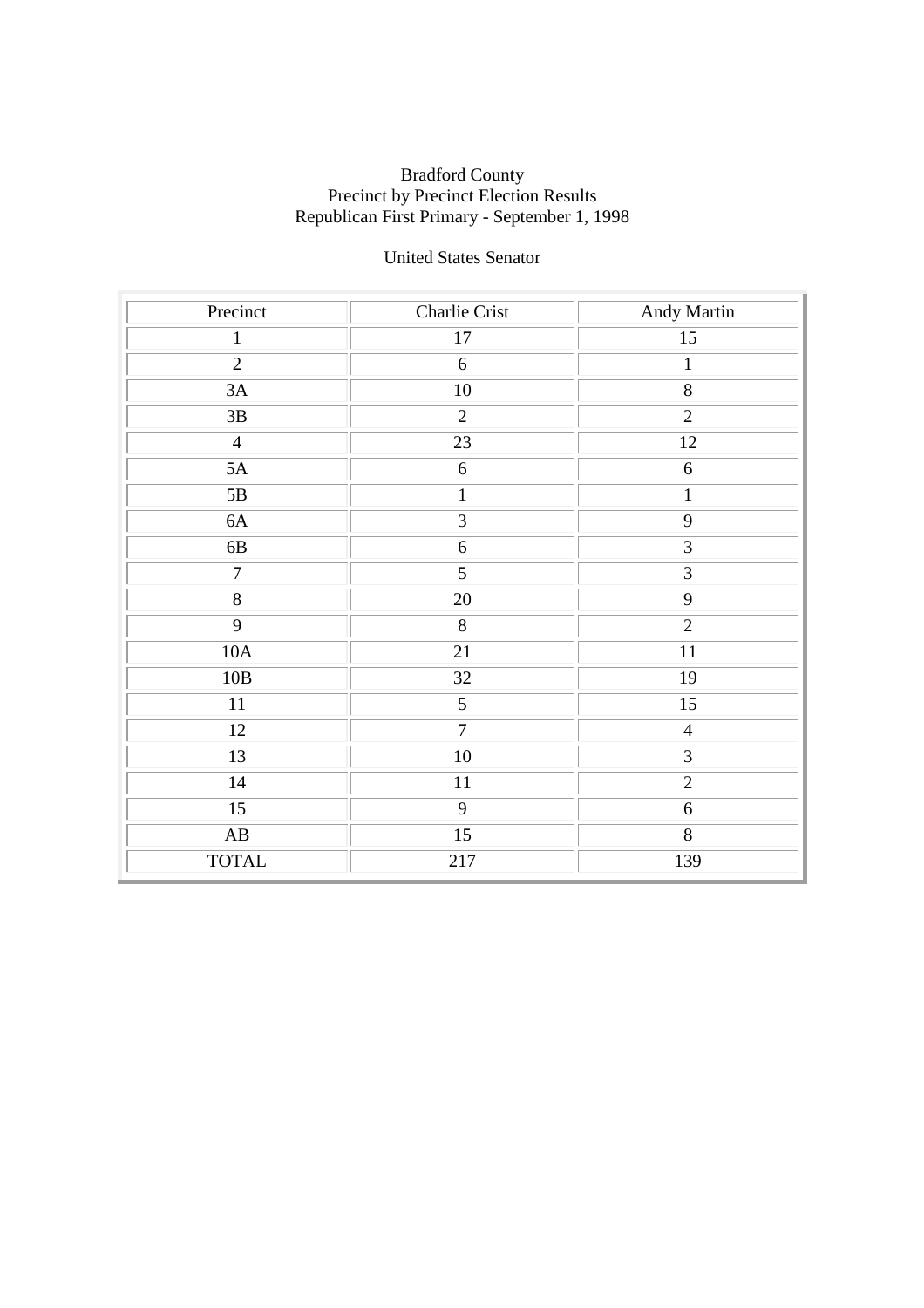# Secretary of State

| Precinct               | Katherine Harris | Sandra "Sandy" Mortham |
|------------------------|------------------|------------------------|
| 1                      | 19               | 13                     |
| $\overline{2}$         | $\overline{4}$   | 3                      |
| 3A                     | 10               | $\overline{8}$         |
| $3\mathrm{B}$          | $\overline{2}$   | $\overline{2}$         |
| $\overline{4}$         | 12               | 24                     |
| 5A                     | 8                | $\overline{4}$         |
| $5\mathrm{B}$          | $\mathbf{1}$     | $\mathbf{1}$           |
| 6A                     | $\overline{4}$   | $8\,$                  |
| $6B$                   | $\mathbf{1}$     | $8\,$                  |
| $\tau$                 | $\overline{4}$   | $\overline{4}$         |
| $\overline{8}$         | 14               | 14                     |
| 9                      | 5                | 6                      |
| 10A                    | 21               | $10\,$                 |
| $10B$                  | 26               | 24                     |
| 11                     | 11               | $\boldsymbol{7}$       |
| 12                     | 5                | $\sqrt{6}$             |
| 13                     | $\overline{5}$   | 9                      |
| 14                     | $\overline{7}$   | 6                      |
| $\overline{15}$        | $\overline{4}$   | 10                     |
| $\mathbf{A}\mathbf{B}$ | 5                | 21                     |
| <b>TOTAL</b>           | 168              | 188                    |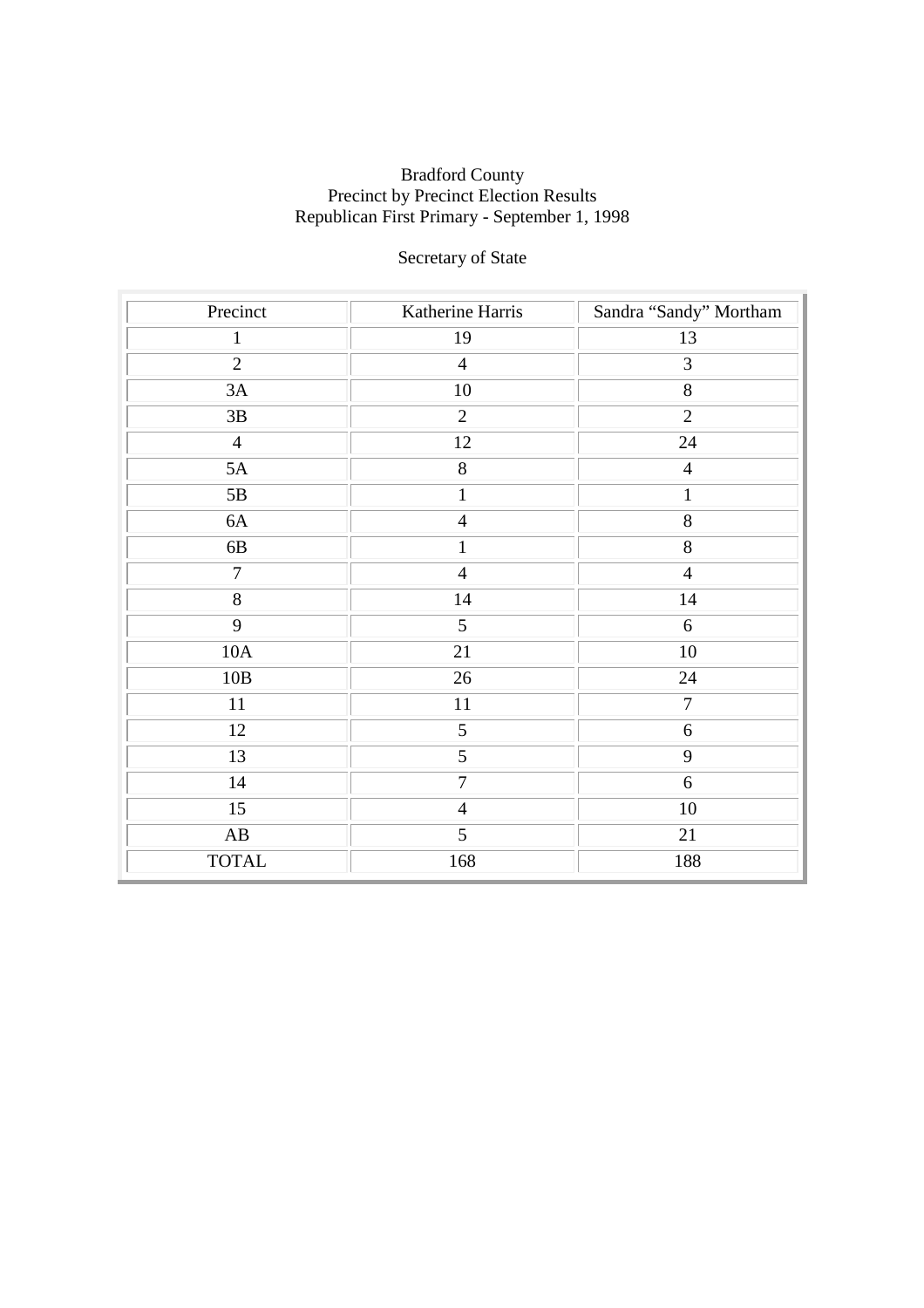# Attorney General

| Precinct               | David H. "Dave"<br>Bludworth | Fred Dudley    |
|------------------------|------------------------------|----------------|
| $\mathbf{1}$           | 19                           | 13             |
| $\overline{2}$         | $\overline{5}$               | $\overline{2}$ |
| 3A                     | 11                           | $\sqrt{6}$     |
| 3B                     | $\overline{2}$               | $\overline{2}$ |
| $\overline{4}$         | $\overline{16}$              | 18             |
| 5A                     | $\overline{7}$               | $\overline{5}$ |
| $5\mathrm{B}$          | $\boldsymbol{0}$             | $\overline{2}$ |
| 6A                     | 6                            | 6              |
| 6B                     | $\boldsymbol{6}$             | $\overline{3}$ |
| $\boldsymbol{7}$       | $\overline{3}$               | 5              |
| $\overline{8}$         | 12                           | 14             |
| $\overline{9}$         | 5                            | 6              |
| $10A$                  | $17\,$                       | 13             |
| 10B                    | 32                           | 19             |
| $11\,$                 | 5                            | 13             |
| 12                     | $\overline{3}$               | $8\,$          |
| 13                     | $\overline{5}$               | $\overline{7}$ |
| $14$                   | $\overline{7}$               | $\sqrt{6}$     |
| $\overline{15}$        | $\overline{9}$               | $\overline{5}$ |
| $\mathbf{A}\mathbf{B}$ | 13                           | 11             |
| <b>TOTAL</b>           | 183                          | 164            |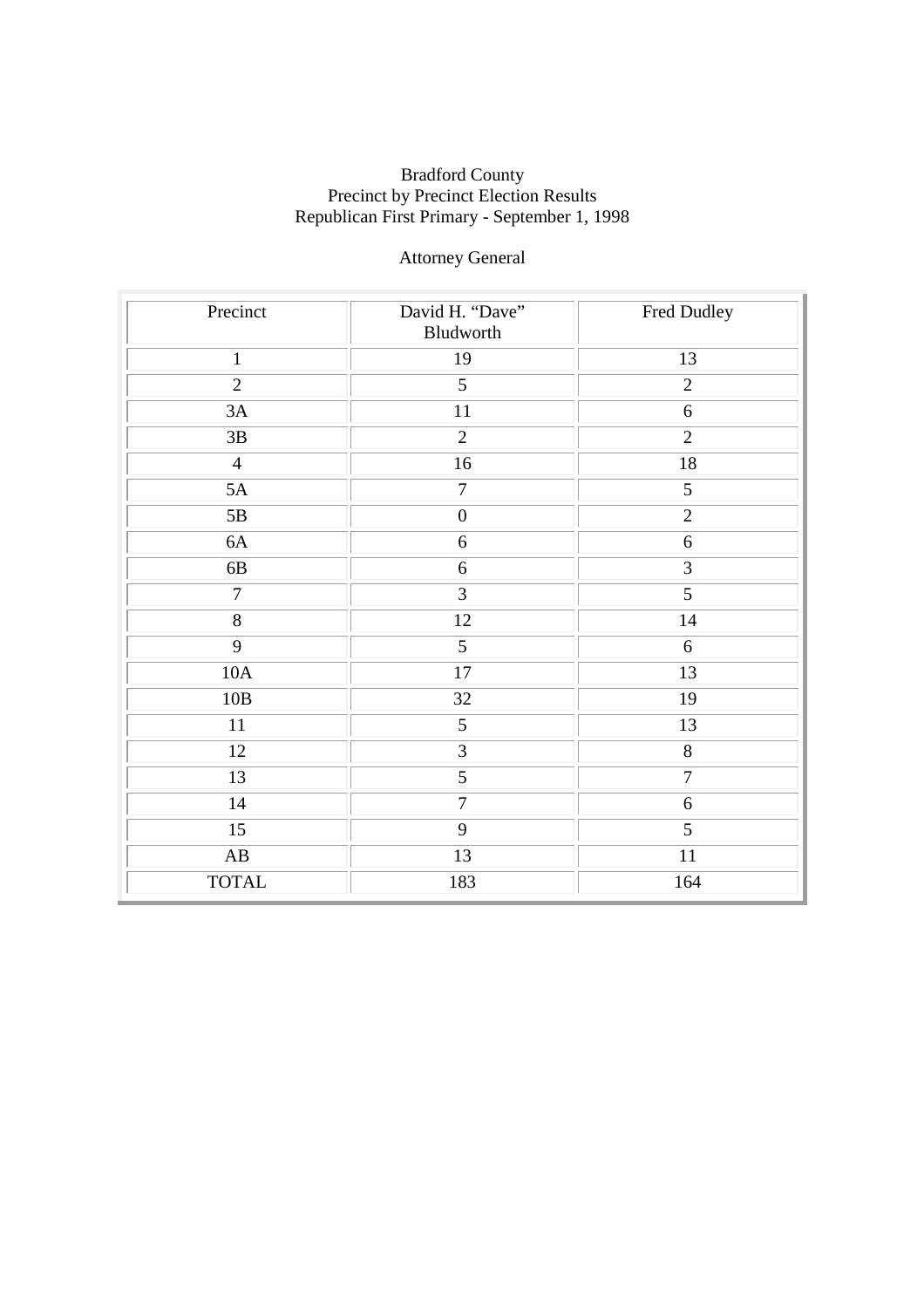### Treasurer

| Precinct               | Tim Ireland      | Joseph Smith     |
|------------------------|------------------|------------------|
| $\mathbf{1}$           | 24               | $\,8\,$          |
| $\overline{2}$         | $\overline{3}$   | $\overline{3}$   |
| 3A                     | 13               | $\overline{4}$   |
| $3\mathrm{B}$          | $\overline{3}$   | $\mathbf{1}$     |
| $\overline{4}$         | $\overline{22}$  | 12               |
| 5A                     | 5                | $\sqrt{6}$       |
| 5B                     | $\mathbf 1$      | $\mathbf{1}$     |
| 6A                     | $\boldsymbol{7}$ | $\sqrt{5}$       |
| $6B$                   | $\boldsymbol{7}$ | $\overline{2}$   |
| $\overline{7}$         | 6                | $\overline{2}$   |
| $\overline{8}$         | 18               | 10               |
| 9                      | 8                | $\overline{2}$   |
| 10A                    | 21               | 11               |
| $10B$                  | 40               | 12               |
| 11                     | 12               | $\boldsymbol{6}$ |
| 12                     | $8\,$            | $\overline{2}$   |
| 13                     | 5                | $\boldsymbol{7}$ |
| 14                     | $10\,$           | $\overline{3}$   |
| 15                     | $\overline{9}$   | $\overline{4}$   |
| $\mathbf{A}\mathbf{B}$ | 19               | $\overline{4}$   |
| <b>TOTAL</b>           | 241              | 105              |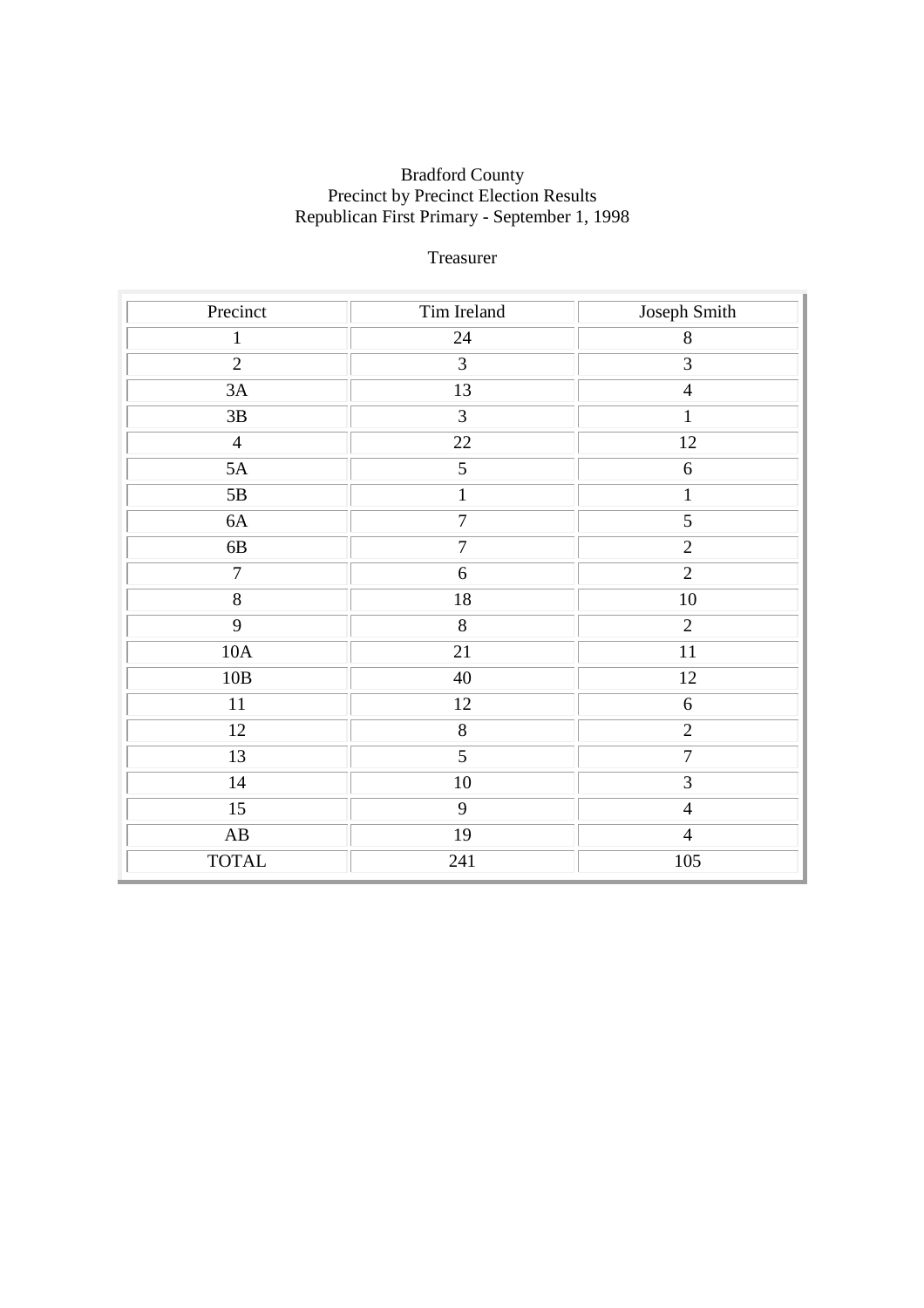## Commissioner of Education

| Precinct               | Faye Culp        | Tom Gallagher      |
|------------------------|------------------|--------------------|
| $\mathbf{1}$           | $\mathbf{9}$     | 23                 |
| $\overline{2}$         | $\overline{2}$   | $\overline{5}$     |
| 3A                     | $\overline{4}$   | 14                 |
| $3\mathrm{B}$          | $\overline{2}$   | $\overline{2}$     |
| $\overline{4}$         | $\overline{8}$   | $28\,$             |
| 5A                     | 5                | $\sqrt{6}$         |
| 5B                     | $\boldsymbol{0}$ | $\overline{2}$     |
| 6A                     | $\mathbf{1}$     | 11                 |
| $6B$                   | $\overline{2}$   | $\boldsymbol{7}$   |
| $\overline{7}$         | $\overline{3}$   | $\overline{5}$     |
| $\overline{8}$         | 6                | 23                 |
| 9                      | $\mathbf{1}$     | 10                 |
| 10A                    | $\overline{3}$   | 29                 |
| 10B                    | $15\,$           | 37                 |
| 11                     | 6                | 14                 |
| 12                     | $\overline{4}$   | $\overline{7}$     |
| 13                     | $\overline{4}$   | $\overline{\bf 8}$ |
| 14                     | $\overline{4}$   | $\overline{9}$     |
| 15                     | $\overline{5}$   | $\overline{10}$    |
| $\mathbf{A}\mathbf{B}$ | $10\,$           | 15                 |
| <b>TOTAL</b>           | 94               | 265                |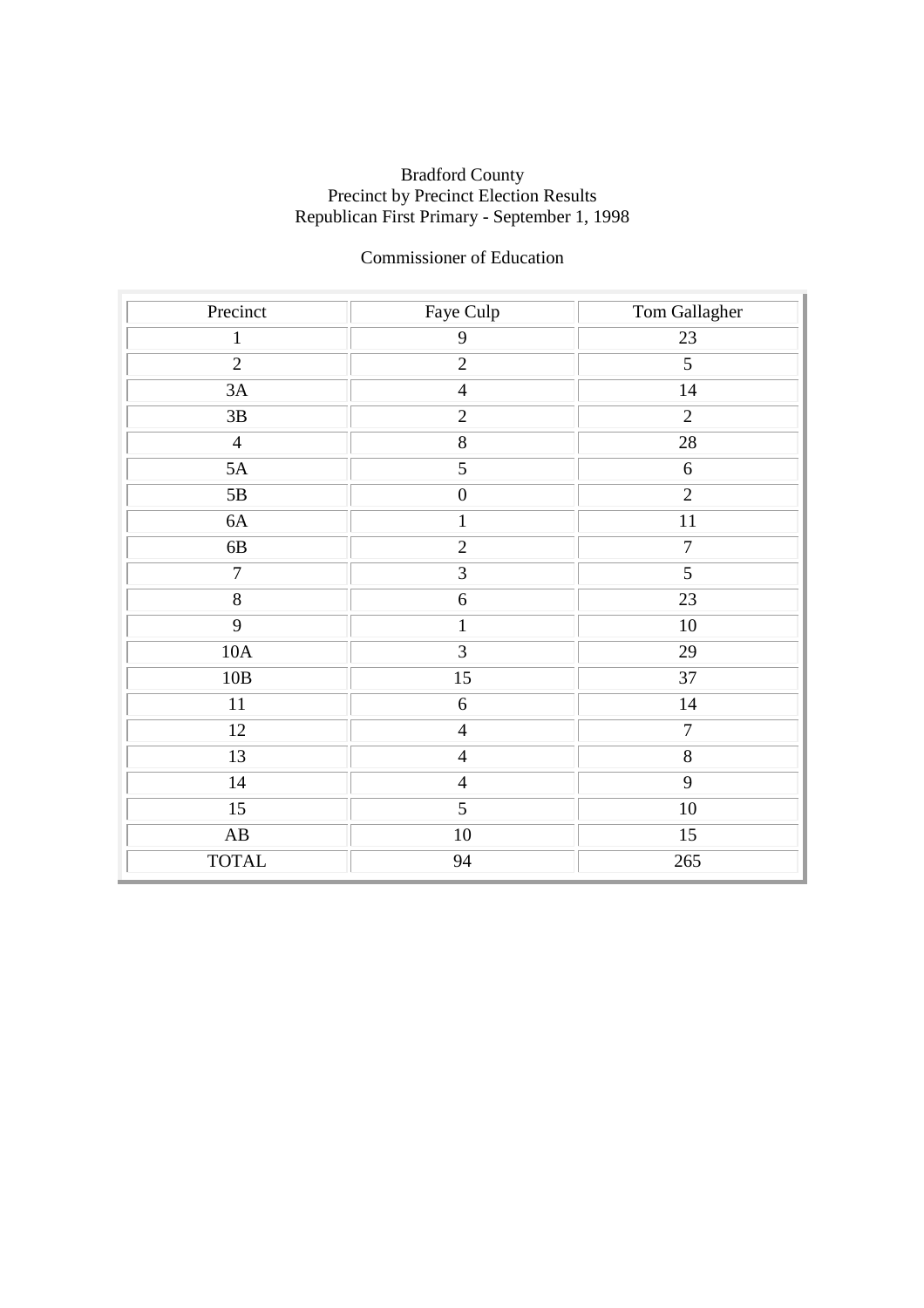# Commissioner of Agriculture

| Precinct               | Timothy Lee Bearson | <b>Rich Faircloth</b> |
|------------------------|---------------------|-----------------------|
| $\mathbf{1}$           | 19                  | 12                    |
| $\overline{2}$         | $\overline{2}$      | $\overline{5}$        |
| 3A                     | $\overline{7}$      | $10\,$                |
| $3\mathrm{B}$          | $\overline{2}$      | $\overline{2}$        |
| $\overline{4}$         | $10\,$              | 22                    |
| 5A                     | $\overline{4}$      | $\overline{7}$        |
| 5B                     | $\boldsymbol{0}$    | $\overline{2}$        |
| 6A                     | 3                   | $8\,$                 |
| $6B$                   | $\mathbf{1}$        | $\sqrt{6}$            |
| $\overline{7}$         | $\overline{3}$      | $\overline{5}$        |
| $\overline{8}$         | $\overline{7}$      | 16                    |
| $\overline{9}$         | $\overline{3}$      | 6                     |
| 10A                    | $10\,$              | $17\,$                |
| 10B                    | 15                  | 30                    |
| 11                     | $\overline{4}$      | 12                    |
| 12                     | 8                   | $\overline{3}$        |
| 13                     | $\boldsymbol{6}$    | $\overline{7}$        |
| 14                     | $\mathbf{1}$        | 11                    |
| $\overline{15}$        | $\overline{4}$      | $\overline{7}$        |
| $\mathbf{A}\mathbf{B}$ | 3                   | 16                    |
| <b>TOTAL</b>           | 112                 | 204                   |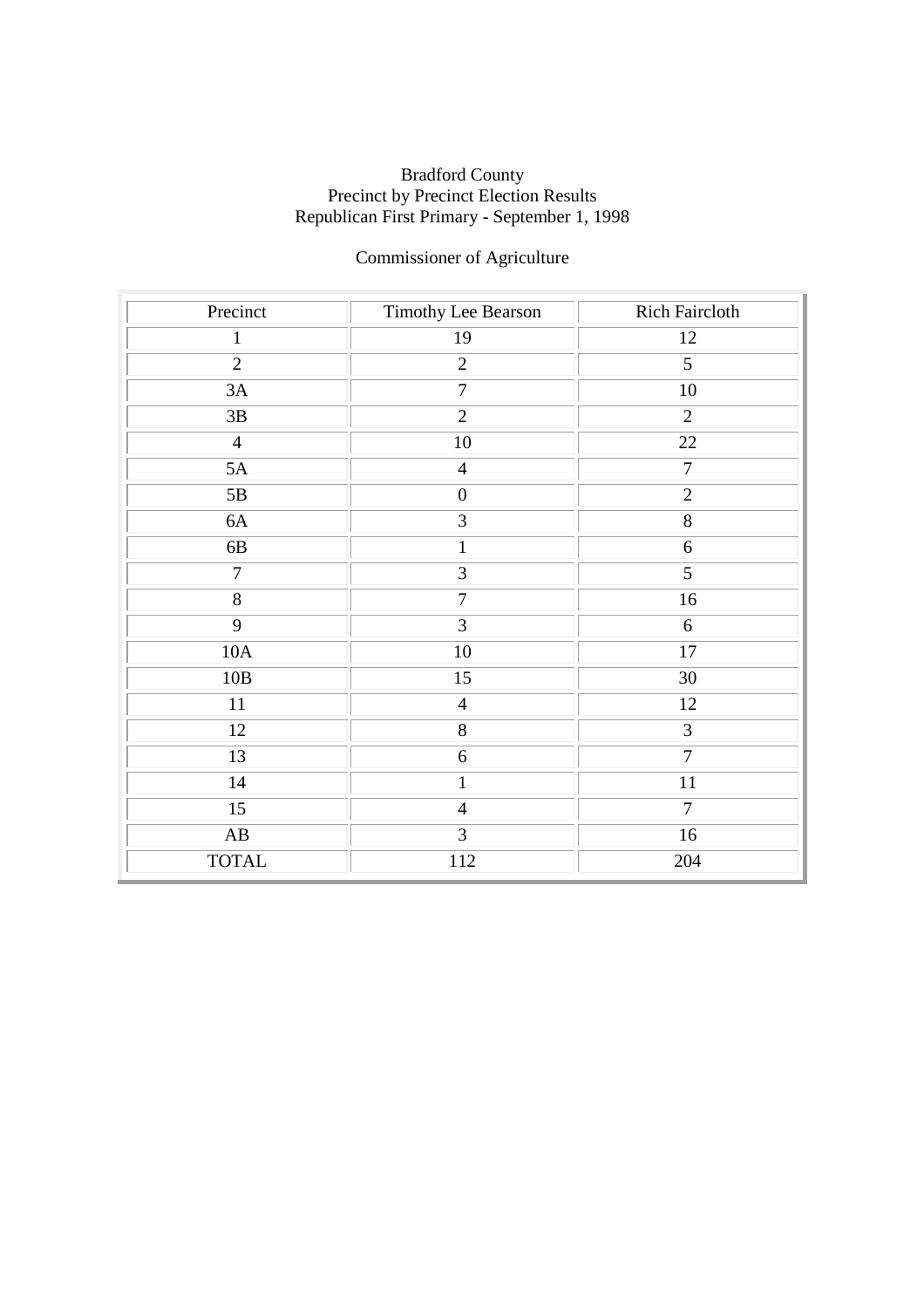### Voter Turnout

#### Democratic

| Precinct               | <b>Total Registered</b> | <b>Total Voted</b> |
|------------------------|-------------------------|--------------------|
| $\mathbf{1}$           | 926                     | 404                |
| $\overline{2}$         | 534                     | 221                |
| 3A                     | 233                     | 128                |
| $3\mathrm{B}$          | 204                     | 49                 |
| $\overline{4}$         | 874                     | 405                |
| 5A                     | 284                     | 92                 |
| 5B                     | 162                     | 76                 |
| 6A                     | 225                     | 205                |
| 6B                     | 207                     | 151                |
| $\overline{7}$         | 651                     | 74                 |
| 8                      | 757                     | 205                |
| $\overline{9}$         | 553                     | 151                |
| 10A                    | 518                     | 71                 |
| 10B                    | 602                     | 224                |
| 11                     | 697                     | 212                |
| 12                     | 552                     | 199                |
| 13                     | 470                     | 111                |
| 14                     | 377                     | 73                 |
| 15                     | 422                     | 103                |
| $\mathbf{A}\mathbf{B}$ |                         | 187                |
| <b>TOTAL</b>           | 9248                    | 3341               |